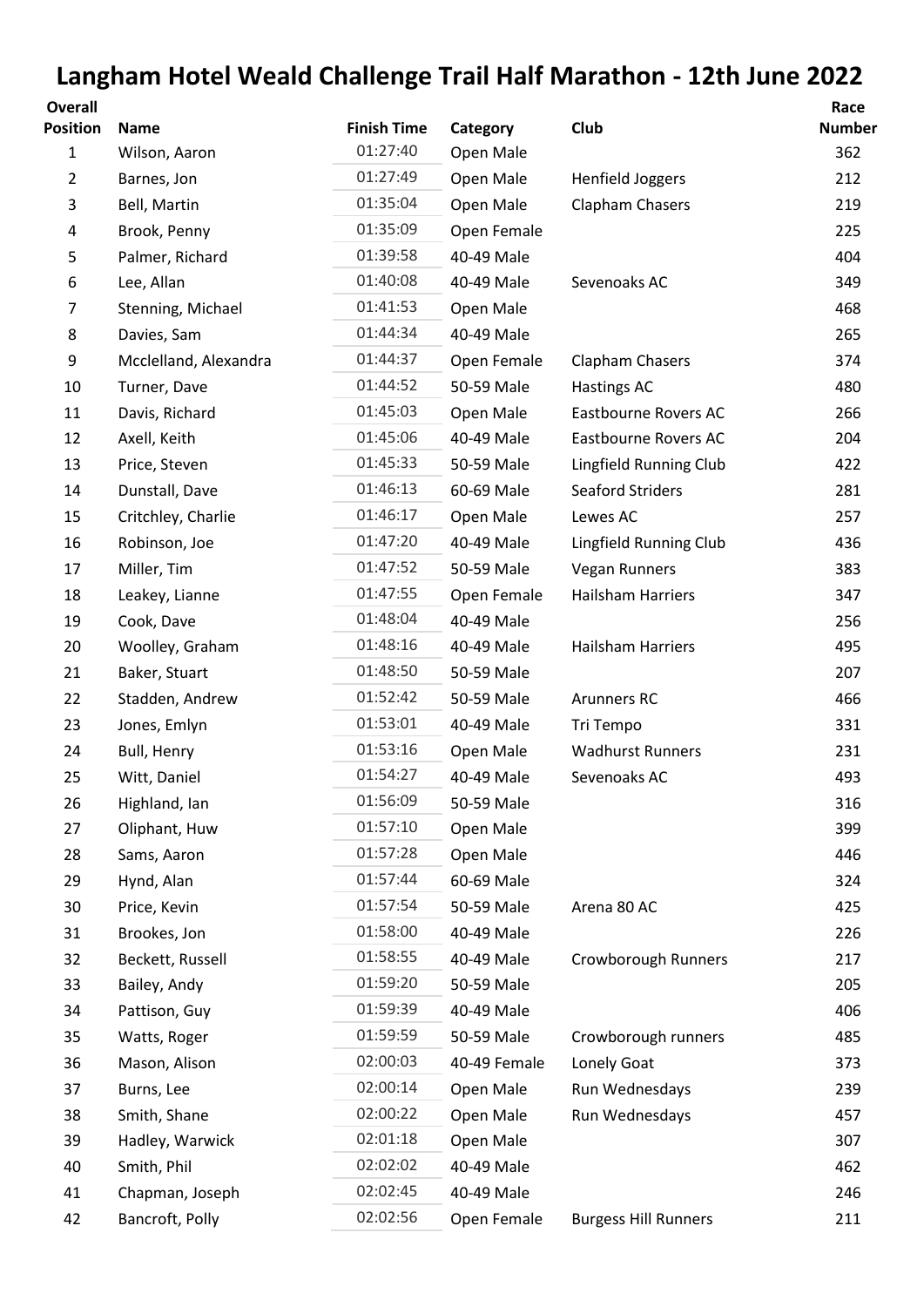| 43 | Bulling, Chrissy        | 02:03:25 | Open Female  |                                 | 234 |
|----|-------------------------|----------|--------------|---------------------------------|-----|
| 44 | <b>Bulling, Paul</b>    | 02:03:29 | Open Male    |                                 | 233 |
| 45 | Bigg, Shaun             | 02:03:35 | 40-49 Male   | Henfield Joggers                | 221 |
| 46 | Evans, Graham           | 02:03:58 | 40-49 Male   |                                 | 288 |
| 47 | Brown, Stephen          | 02:04:13 | 60-69 Male   | <b>Cambridge Harriers</b>       | 227 |
| 48 | Howard, Mike            | 02:04:17 | 40-49 Male   | <b>Hove Hornets</b>             | 323 |
| 49 | Carter, Ollie           | 02:04:19 | 40-49 Male   | Arunners RC                     | 450 |
| 50 | Tyler, Daniel           | 02:04:23 | Open Male    |                                 | 481 |
| 51 | Rollings, Emma          | 02:04:40 | 40-49 Female | Lewes AC                        | 439 |
| 52 | Rutt, Olly              | 02:04:53 | Open Male    |                                 | 444 |
| 53 | Pattison, Giles         | 02:04:59 | 40-49 Male   |                                 | 407 |
| 54 | Jones, Rob              | 02:05:40 | 40-49 Male   | <b>Tunbridge Wells Harriers</b> | 335 |
| 55 | Stanway, Rob            | 02:06:34 | 50-59 Male   | Lewes AC                        | 467 |
| 56 | Gray, Clifford          | 02:06:41 | 50-59 Male   | Tunbridge Wells Harriers        | 301 |
| 57 | Litchfield, Sarah       | 02:06:43 | 40-49 Female |                                 | 355 |
| 58 | Wilson, Heather         | 02:06:57 | Open Female  |                                 | 492 |
| 59 | De Vulder, Clive        | 02:07:19 | 50-59 Male   | <b>Wadhurst Runners</b>         | 270 |
| 60 | Sheppard, Ed            | 02:07:24 | 40-49 Male   |                                 | 454 |
| 61 | Davey, Steve            | 02:07:47 | 60-69 Male   | Tri Tempo                       | 263 |
| 62 | Grandison, James        | 02:07:58 | 40-49 Male   |                                 | 300 |
| 63 | Slater, Hannah          | 02:08:07 | Open Female  | <b>Nutley Runners</b>           | 456 |
| 64 | Dowling, Carl           | 02:08:20 | 50-59 Male   | Lewes AC                        | 279 |
| 65 | Shaw, Gary              | 02:08:40 | 50-59 Male   | <b>Greenwich Tritons</b>        | 452 |
| 66 | Lennon, Joan            | 02:08:43 | 60-69 Female | Steyning Athletic Club          | 351 |
| 67 | Law, Eliot              | 02:09:10 | Open Male    |                                 | 344 |
| 68 | Prout, Katie            | 02:09:31 | 40-49 Female |                                 | 429 |
| 69 | Field, Joe              | 02:09:32 | 50-59 Male   |                                 | 292 |
| 70 | Buckland, Sam           | 02:09:45 | Open Male    | <b>Henfield Joggers</b>         | 230 |
| 71 | Little, Chris           | 02:09:57 | 40-49 Male   | <b>Hailsham Harriers</b>        | 357 |
| 72 | Wright, Rosalind        | 02:10:05 | 40-49 Female |                                 | 496 |
| 73 | Garbett, Daniel         | 02:10:34 | 50-59 Male   | Run Wednesdays                  | 296 |
| 74 | Hewlett, Richard        | 02:11:03 | 50-59 Male   |                                 | 315 |
| 75 | Currah, Mark            | 02:11:14 | 60-69 Male   | <b>Wadhurst Runners</b>         | 259 |
| 76 | Burman-Mitchell, Imogen | 02:11:14 | 50-59 Female | <b>Wadhurst Runners</b>         | 237 |
| 77 | Leigh, Mike             | 02:13:11 | 40-49 Male   | Polegate plodders               | 350 |
| 78 | Lynch, Mike             | 02:13:31 | 50-59 Male   |                                 | 360 |
| 79 | Stevens, Lewis          | 02:13:32 | Open Male    |                                 | 469 |
| 80 | Degl'innocenti, Nicola  | 02:13:34 | 40-49 Female | Run Wednesdays                  | 272 |
| 81 | Swan, Natasha           | 02:13:44 | 40-49 Female | <b>Seaford Striders</b>         | 472 |
| 82 | Mclauchlan, Anna        | 02:13:50 | Open Female  |                                 | 377 |
| 83 | Tuppen, Anna            | 02:17:14 | Open Female  |                                 | 478 |
| 84 | Watson Jones, Michelle  | 02:18:01 | 40-49 Female |                                 | 484 |
| 85 | Wickham, Matthew        | 02:18:01 | 40-49 Male   |                                 | 488 |
| 86 | Izzard, Andrew          | 02:18:04 | Open Male    |                                 | 326 |
| 87 | Desmoyers-Davis, Kelvin | 02:18:33 | Open Male    | <b>Tunbridge Wells Harriers</b> | 275 |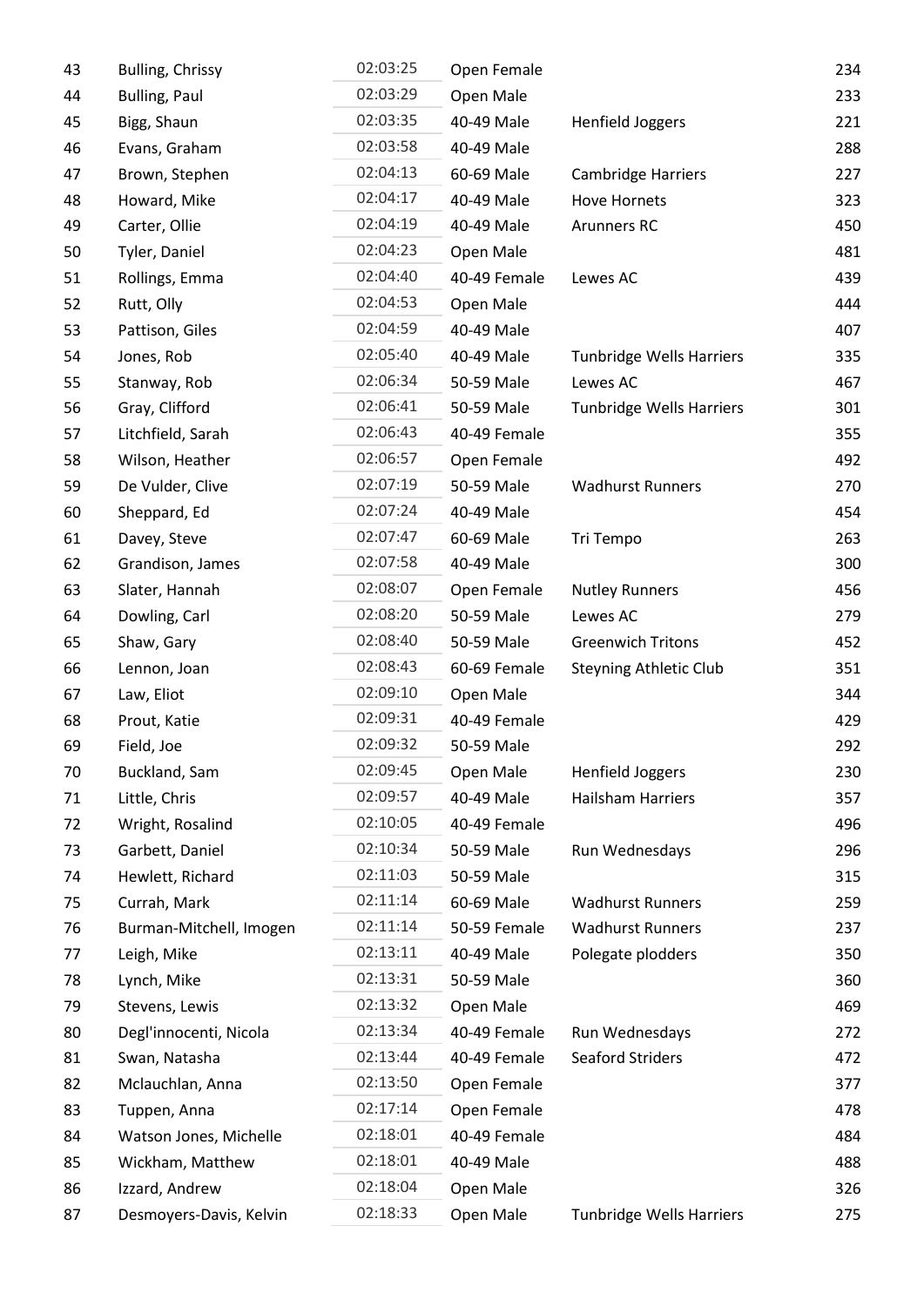| 88  | Darlison, Martin        | 02:18:45 | 50-59 Male   |                                        | 262 |
|-----|-------------------------|----------|--------------|----------------------------------------|-----|
| 89  | Maskell, Jamie          | 02:19:03 | Open Male    |                                        | 371 |
| 90  | Hollands, Caroline      | 02:19:10 | 40-49 Female | <b>Meads Runners</b>                   | 319 |
| 91  | Speight, Henry          | 02:19:26 | 50-59 Male   | Brighton and Hove AC                   | 465 |
| 92  | Field, Joe              | 02:20:33 | 50-59 Male   | <b>BTRS</b>                            | 291 |
| 93  | Jarman, Andy            | 02:20:42 | 50-59 Male   |                                        | 329 |
| 94  | Burnham, James          | 02:20:46 | 50-59 Male   |                                        | 238 |
| 95  | Delaney, Stephen        | 02:20:58 | 60-69 Male   |                                        | 273 |
| 96  | Mowatt, Andrew          | 02:21:16 | 40-49 Male   |                                        | 391 |
| 97  | Henze, Nicole           | 02:21:19 | 40-49 Female | Run Wednesdays                         | 313 |
| 97  | Jones, Kerry            | 02:21:19 | 40-49 Female | Run Wednesdays                         | 336 |
| 99  | Kirby Snr, Neil         | 02:21:24 | 60-69 Male   |                                        | 340 |
| 100 | Lyle, Victoria          | 02:21:24 | 40-49 Female | <b>Arunners RC</b>                     | 359 |
| 101 | Lyons, Ivan             | 02:21:36 | 50-59 Male   | 100 Marathon Club                      | 361 |
| 102 | Medwell, David          | 02:21:40 | 40-49 Male   |                                        | 379 |
| 103 | Murray, Emily           | 02:21:42 | Open Female  | Lewes AC                               | 393 |
| 104 | Osorio, Helen           | 02:21:46 | 50-59 Female |                                        | 401 |
| 105 | Rank, Claire            | 02:21:46 | 40-49 Female |                                        | 431 |
| 106 | Linden, Amanda          | 02:23:15 | 40-49 Female |                                        | 354 |
| 107 | Morehen, Alan           | 02:23:18 | 50-59 Male   | Run Wednesdays                         | 388 |
| 108 | Da Vall, Paul           | 02:23:33 | 50-59 Male   |                                        | 261 |
| 109 | Smith, Kevin            | 02:23:57 | 50-59 Male   | <b>Uckfield Runners</b>                | 460 |
| 110 | Ralph, Duncan           | 02:25:28 | 50-59 Male   | <b>Tunbridge Wells Harriers</b>        | 430 |
| 111 | Fowler-Williams, Harvey | 02:25:36 | Open Male    |                                        | 295 |
| 112 | Street, Jonny           | 02:26:27 | 50-59 Male   |                                        | 471 |
| 113 | Green, Jani             | 02:26:37 | 40-49 Male   |                                        | 304 |
| 114 | Elder, Graeme           | 02:27:01 | 40-49 Male   |                                        | 286 |
| 115 | Price, Ginette          | 02:28:30 | 40-49 Female | <b>Hove Hornets</b>                    | 424 |
| 116 | Pratt, lan              | 02:28:30 | 50-59 Male   | Seafront shufflers                     | 421 |
| 117 | Newman, Rich            | 02:30:06 | 40-49 Male   |                                        | 396 |
| 118 | Smith, Paul             | 02:30:07 | 50-59 Male   |                                        | 459 |
| 119 | Eglin, Clare            | 02:30:09 | 50-59 Female | <b>VICTORY AC</b>                      | 285 |
| 120 | Morris, Hannah          | 02:30:18 | Open Female  |                                        | 389 |
| 121 | Debuert-Chapman, Hannah | 02:31:00 | Open Female  | <b>Hailsham Harriers</b>               | 271 |
| 122 | Warwick, Robin          | 02:31:00 | 40-49 Male   | <b>Seaford Striders</b>                | 499 |
| 123 | Little, Victoria        | 02:31:07 | 40-49 Female | <b>Hailsham Harriers</b>               | 356 |
| 124 | Turner, Deborah         | 02:31:13 | 40-49 Male   | <b>Uckfield Runners</b>                | 479 |
| 125 | John, Lorna             | 02:32:04 | 40-49 Female | Clapham Chasers                        | 330 |
| 126 | Evers, Debbie           | 02:32:21 | 60-69 Female | <b>Brighton Phoenix</b>                | 289 |
| 127 | Carter, Sophie          | 02:33:00 | Open Female  |                                        | 243 |
| 128 | Brown, Katy             | 02:33:03 | Open Female  |                                        | 228 |
| 129 | Williams, Felicity      | 02:33:10 | 50-59 Female | <b>Hailsham Harriers</b>               | 489 |
| 130 | Jones, Malcolm          | 02:34:03 | 60-69 Male   | <b>Bexhill Runners and Triathletes</b> | 334 |
| 131 | Davey, Helen            | 02:34:14 | 50-59 Female | Lingfield Running Club                 | 264 |
| 132 | Maher, Nikki            | 02:34:16 | 50-59 Female | Eastbourne Rovers AC                   | 365 |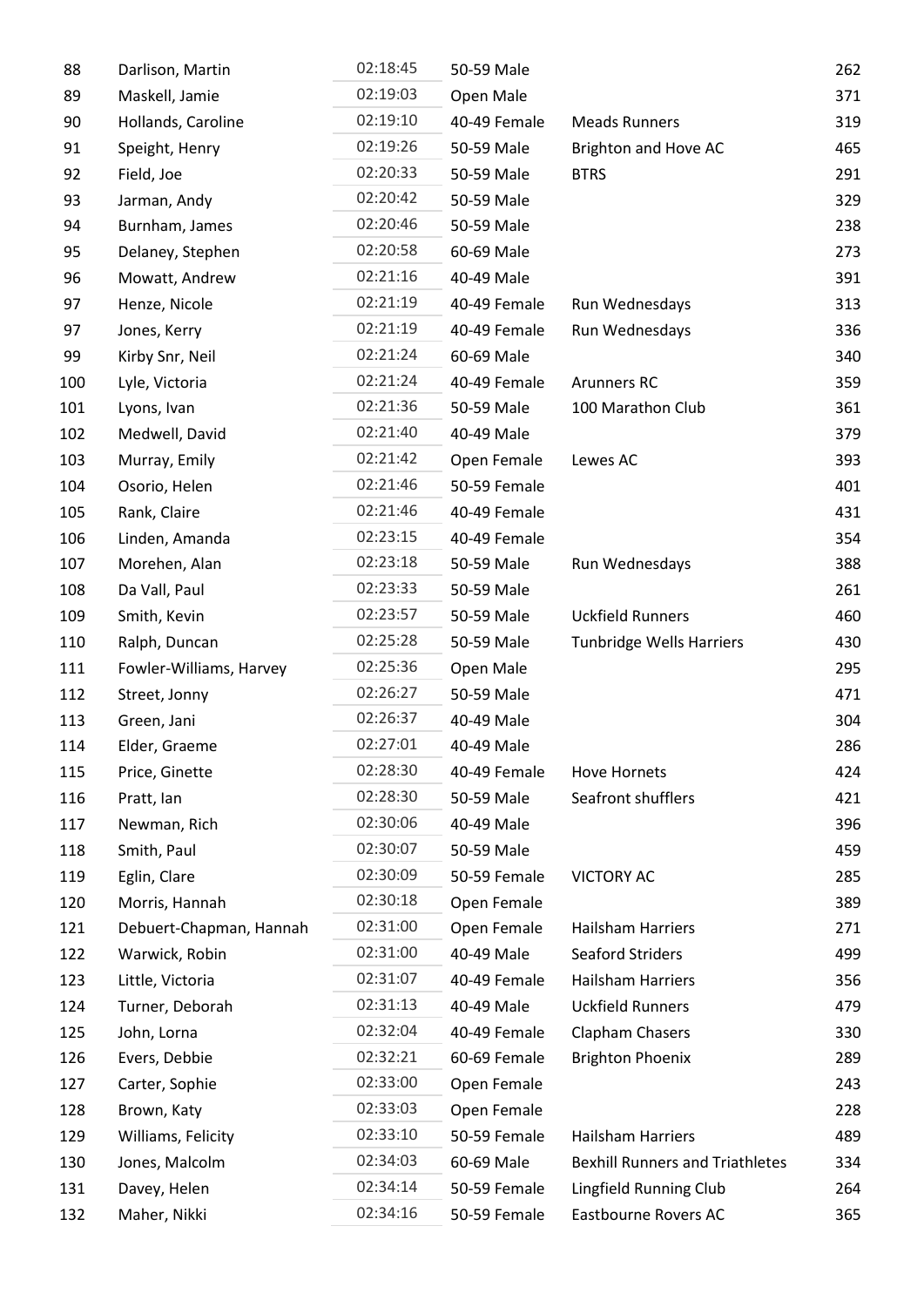| 133 | Hall, Olivia           | 02:34:48 | 40-49 Female |                                        | 308 |
|-----|------------------------|----------|--------------|----------------------------------------|-----|
| 134 | Edwards, Selene        | 02:34:49 | 40-49 Female |                                        | 284 |
| 135 | Ruckes, Martin         | 02:34:54 | 50-59 Male   |                                        | 440 |
| 136 | Page, Chris            | 02:35:24 | 60-69 Male   | <b>Burgess Hill Runners</b>            | 403 |
| 137 | Hynd, Jo               | 02:35:46 | 50-59 Female |                                        | 325 |
| 138 | Belk, Tom              | 02:35:57 | Open Male    |                                        | 218 |
| 139 | Ballinger, Sarah       | 02:35:59 | 50-59 Female | <b>Heathfield Road Runner</b>          | 210 |
| 140 | Neame, Samantha        | 02:36:10 | Open Female  | <b>Hailsham Harriers</b>               | 394 |
| 141 | Reid, Alistair         | 02:36:42 | 40-49 Male   |                                        | 432 |
| 142 | Comben, Maureen        | 02:37:24 | 50-59 Female | <b>Wadhurst Runners</b>                | 255 |
| 143 | Case, Philippa         | 02:39:31 | 40-49 Female | Brighton and Hove Women's RC           | 244 |
| 144 | Powell, Effie          | 02:39:31 | 40-49 Female | Brighton and Hove Women's RC           | 420 |
| 145 | Poulton, Graeme        | 02:39:57 | 60-69 Male   | <b>Hove Hornets</b>                    | 418 |
| 146 | Wilson, Geoffrey       | 02:40:12 | 70+ Male     | Epsom Oddballs R C                     | 491 |
| 147 | Mead, Dawn             | 02:40:29 | 40-49 Female | Run Wednesdays                         | 378 |
| 148 | Manos, Becky           | 02:40:40 | 40-49 Female | <b>Meads Runners</b>                   | 367 |
| 149 | Crompton, Samantha     | 02:41:52 | 40-49 Female | Run Wednesdays                         | 258 |
| 150 | Till, Carolin          | 02:42:32 | 40-49 Female | <b>Arunners RC</b>                     | 475 |
| 151 | Holloway, Tanya        | 02:42:48 | 50-59 Female |                                        | 320 |
| 152 | Swap, Joanna           | 02:43:24 | 40-49 Female | <b>Bexhill Runners and Triathletes</b> | 473 |
| 153 | Smith, Sarah           | 02:43:36 | 50-59 Female | <b>Uckfield Runners</b>                | 461 |
| 154 | Still, Kelly           | 02:44:07 | 40-49 Male   |                                        | 501 |
| 155 | Chatterton, Helen      | 02:44:21 | 50-59 Female | Run Wednesdays                         | 248 |
| 155 | Lawrence, Claire       | 02:44:21 | 50-59 Female |                                        | 345 |
| 157 | Holland, Rebecca       | 02:44:21 | 40-49 Female | Run Wednesdays                         | 318 |
| 158 | <b>Bullock, Chris</b>  | 02:44:26 | 40-49 Female |                                        | 236 |
| 159 | <b>Bullock, Andrew</b> | 02:44:26 | 40-49 Male   | Saints and Sinners Crawley             | 235 |
| 160 | Mason, Caroline        | 02:45:00 | 60-69 Female | Brighton and Hove Women's RC           | 372 |
| 161 | Rogers, Paul           | 02:45:17 | 40-49 Male   |                                        | 438 |
| 162 | Greck, Leon            | 02:45:19 | 40-49 Male   |                                        | 302 |
| 163 | Lennon, Ricci          | 02:45:41 | 50-59 Female |                                        | 352 |
| 164 | Jones, Beth            | 02:45:59 | Open Female  |                                        | 332 |
| 165 | Estevez, Benita        | 02:45:59 | 40-49 Female | <b>Meads Runners</b>                   | 287 |
| 166 | Beck, Elizabeth        | 02:46:53 | Open Female  |                                        | 216 |
| 167 | Martin, Nicola         | 02:46:59 | 40-49 Female |                                        | 370 |
| 168 | Burtenshaw, Dave       | 02:46:59 | 50-59 Male   |                                        | 240 |
| 169 | Woodrow-Hill, Jo       | 02:47:11 | 40-49 Female |                                        | 494 |
| 170 | Richmond, Debra        | 02:47:29 | 50-59 Female | <b>Uckfield Runners</b>                | 500 |
| 171 | Whiting, Lauren        | 02:48:17 | Open Female  |                                        | 487 |
| 172 | Smith, Mark            | 02:48:18 | 50-59 Male   |                                        | 464 |
| 173 | Smith, Sarah           | 02:48:18 | 50-59 Female |                                        | 463 |
| 174 | Allan, Claire          | 02:48:24 | 60-69 Female | <b>Wadhurst Runners</b>                | 202 |
| 175 | Pickett, Cinzia        | 02:48:45 | 40-49 Female | <b>Wadhurst Runners</b>                | 413 |
| 176 | Bransden, Caroline     | 02:49:47 | 60-69 Female | Horsham Joggers                        | 224 |
| 177 | Tinslay, Tania         | 02:49:53 | 40-49 Female | Hove Hornets                           | 476 |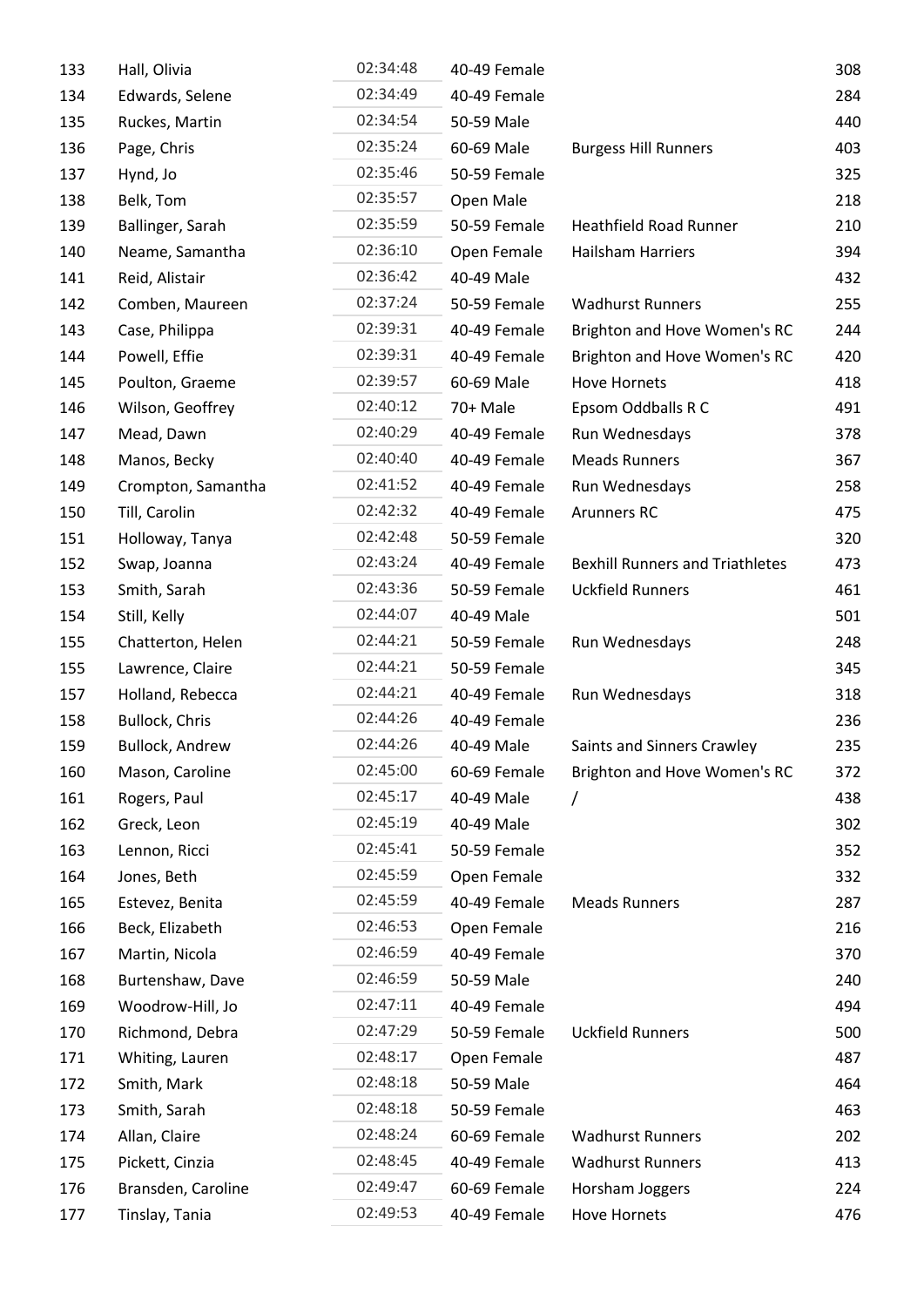| 178 | Astley, Tom        | 02:50:21 | Open Male    |                                         | 502 |
|-----|--------------------|----------|--------------|-----------------------------------------|-----|
| 179 | Gurr, Tim          | 02:51:06 | 40-49 Male   |                                         | 306 |
| 180 | Durrant, Amanda    | 02:52:16 | 50-59 Female |                                         | 282 |
| 181 | Diebel, Gerry      | 02:52:54 | 60-69 Male   |                                         | 277 |
| 182 | Bryan, Russ        | 02:53:30 | 50-59 Male   |                                         | 229 |
| 183 | Pearman, Lucy      | 02:54:02 | 40-49 Female | <b>Uckfield Runners</b>                 | 410 |
| 184 | Gibson, Emily      | 02:54:02 | 40-49 Female | <b>Uckfield Runners</b>                 | 298 |
| 185 | Samuel, Anna-Jane  | 02:54:02 | 50-59 Female | <b>Uckfield Runners</b>                 | 447 |
| 186 | Thwaites, Carol    | 02:54:02 | 60-69 Female | <b>Uckfield Runners</b>                 | 474 |
| 187 | Batchelor, Matt    | 02:54:52 | 40-49 Male   | Mel's Milers                            | 213 |
| 188 | Green, Stephen     | 02:55:17 | 50-59 Male   | <b>Uckfield Runners</b>                 | 303 |
| 189 | Pilgrim, Santiago  | 02:56:04 | Open Male    |                                         | 417 |
| 190 | Sammons, Nick      | 02:56:41 | Open Male    |                                         | 445 |
| 191 | Willmore, Allison  | 02:57:13 | 50-59 Female | Hove Hornets                            | 490 |
| 192 | Zakova, Zdenka     | 02:57:45 | 40-49 Female |                                         | 497 |
| 193 | Prideaux, Jon      | 02:57:49 | 50-59 Male   |                                         | 426 |
| 194 | Schofield, Mark    | 02:57:49 | 50-59 Male   | Tonbridge AC                            | 448 |
| 195 | Russ, Kath         | 02:58:11 | 50-59 Female |                                         | 443 |
| 196 | Russ, Mark         | 02:58:12 | 50-59 Male   |                                         | 442 |
| 197 | Macpherson, Sue    | 02:58:32 | 50-59 Female |                                         | 363 |
| 198 | Prideaux, Lesley   | 02:58:35 | 50-59 Female |                                         | 427 |
| 199 | Procter, James     | 02:58:36 | 40-49 Male   |                                         | 428 |
| 200 | Pigott, Emma       | 02:58:42 | 50-59 Female |                                         | 415 |
| 201 | Pigott, Steve      | 02:58:43 | 40-49 Male   | <b>Worthing &amp; District Harriers</b> | 414 |
| 202 | Mahadeo, Robin     | 03:00:41 | 50-59 Male   |                                         | 364 |
| 203 | Lewis, Sam         | 03:01:22 | 50-59 Female | <b>Uckfield Runners</b>                 | 353 |
| 204 | Chadwick, Rachel   | 03:01:29 | Open Female  | <b>Uckfield Runners</b>                 | 245 |
| 205 | Deubert, Tina      | 03:05:24 | 60-69 Female | <b>Seaford Striders</b>                 | 276 |
| 206 | Jordaan, Charl     | 03:07:16 | Open Male    | Reigate priory AC                       | 337 |
| 207 | Herbert, Chloe     | 03:09:06 | 40-49 Female |                                         | 314 |
| 208 | Kedwards, Samantha | 03:09:45 | 40-49 Female | <b>Uckfield Runners</b>                 | 339 |
| 208 | Shaw, Anna         | 03:09:45 | 40-49 Female | <b>Uckfield Runners</b>                 | 453 |
| 210 | Andrews, Emily     | 03:10:10 | 40-49 Female | <b>Hassocks Community Runners</b>       | 203 |
| 211 | Merlo, Mary        | 03:10:10 | 40-49 Female |                                         | 382 |
| 212 | Clarke, Rosalind   | 03:11:21 | 40-49 Female | <b>Hassocks Community Runners</b>       | 251 |
| 213 | Alder, Felicity    | 03:11:34 | Open Female  |                                         | 201 |
| 214 | Hecht, Bernadette  | 03:11:40 | 60-69 Female |                                         | 312 |
| 215 | Robinson, Michelle | 03:11:56 | 40-49 Female | Haywards Heath Harriers                 | 435 |
| 216 | Day, Matt          | 03:12:39 | 40-49 Male   |                                         | 269 |
| 217 | Mcgrath, Gabrielle | 03:12:47 | Open Female  |                                         | 376 |
| 218 | Bate, Cathy        | 03:14:58 | 60-69 Female | <b>Bexhill Runners and Triathletes</b>  | 215 |
| 219 | Knight, Jackie     | 03:14:58 | 50-59 Female | <b>Bexhill Runners and Triathletes</b>  | 342 |
| 220 | Graham, Kate       | 03:15:42 | 50-59 Female |                                         | 299 |
| 221 | Marsden, Nicola    | 03:15:57 | Open Female  | Run Wednesdays                          | 369 |
| 222 | Day, Ruth          | 03:15:57 | 50-59 Female | Run Wednesdays                          | 267 |